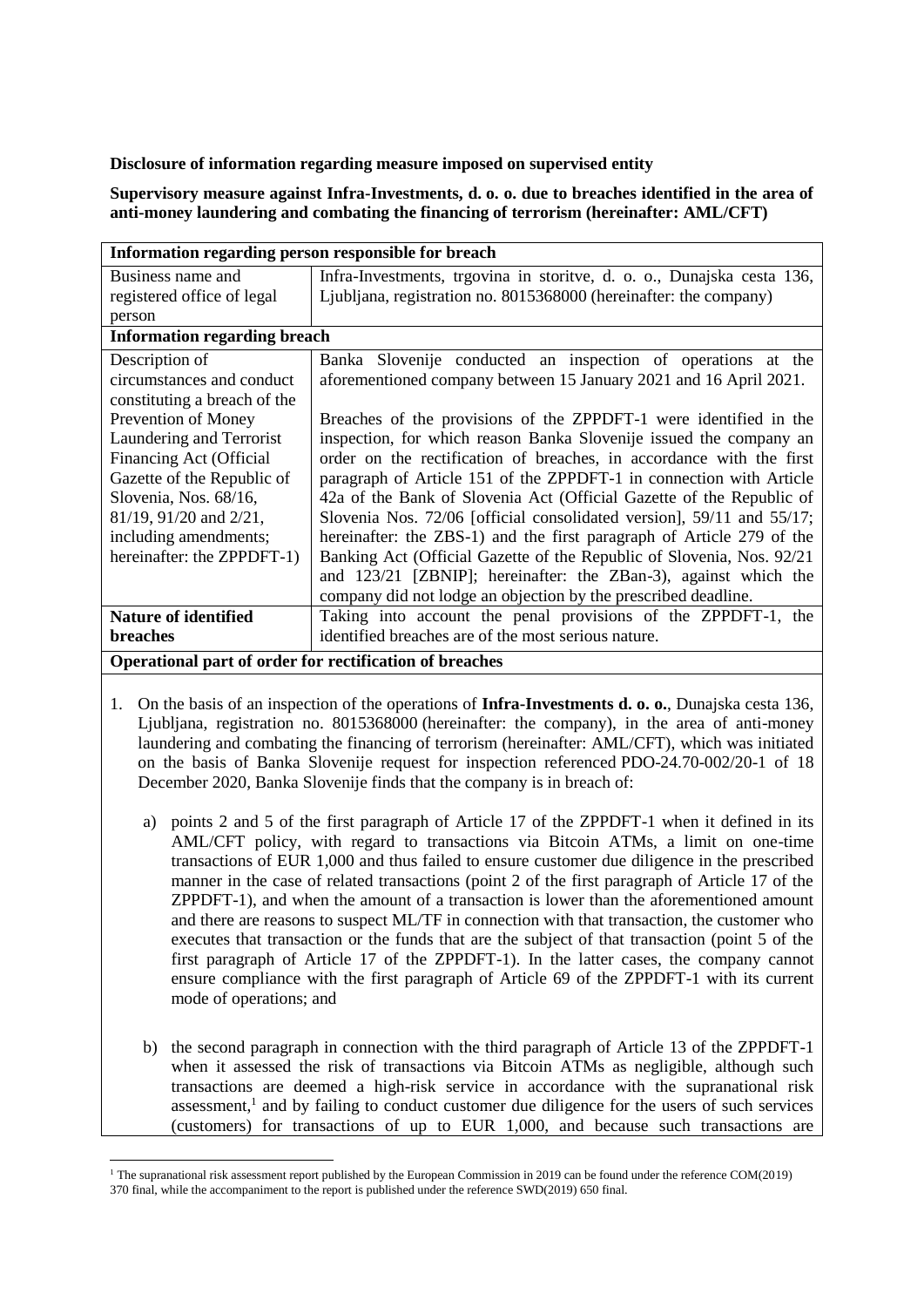completely anonymous on account of the associated distribution channel. Taking into account the above-stated facts, the company's risk assessment is inappropriate, as it does not reflect the proper method for assessing risks inherent in the services that it provides (the company assessed risks in connection with anonymous transactions in the exchange of virtual currencies into fiat currencies and vice versa as negligible, while it assessed risks in connection with OTC transactions via the company's current account as higher than risks in connection with the exchange of virtual currencies into fiat currencies and vice versa via Bitcoin ATMs).

To rectify the aforementioned breaches, the company must:

- a) comprehensively update previously adopted bylaws and eliminate identified discrepancies in accordance with the ZPPDFT-1 and, to that end, define appropriate operating procedures in its AML/CFT policy and implement them in practice, as the result of which the company will be capable of ensuring: (i) the performance of customer due diligence as set out in Article 16 of the ZPPDFT-1, including in the case of related transactions (point 2 of the first paragraph of Article 17 of the ZPPDFT-1) and the case of a transaction, regardless of the amount, where there are reasons to suspect ML/TF in connection with a transaction, customer or funds (point 5 of the first paragraph of Article 17 of the ZPPDFT-1), and (ii) the necessary reporting of identified suspicious transactions in accordance with the first paragraph of Article 69 of the ZPPDFT-1); and
- b) define and issue a risk assessment that will appropriately reflect inherent risks in connection with specific services, taking into account the fact that a service is deemed high-risk in terms of ML/TF when it involves transactions with virtual currencies via Bitcoin ATMS, where transactions are completely anonymous. In accordance with the fourth paragraph of Article 13 of the ZPPDFT-1, the company must also take into account the report on the findings of the national risk assessment and the supranational risk assessment.

The company shall embark without delay on activities to rectify the breaches cited in point 1 of this order on the rectification of breaches (hereinafter: the order). The final deadline for the rectification of the breaches is 31 December 2021. The company shall also submit a written report to Banka Slovenije within 10 days of the final deadline on the measures taken to rectify the breaches, as set out in the first paragraph of Article 281 of the ZBan-3.

- 2. In connection with the activities to rectify the breaches cited in point 1 of this order, the company shall draft an action plan clearly defining the activities for the rectification of the breaches, and shall submit it to Banka Slovenije by 30 July 2021.
- 3. In connection with the activities to rectify the breaches cited in point 1 of this order, the company shall designate the persons at the company responsible for rectifying the identified breaches, and shall report their names to Banka Slovenije by 30 July 2021.
- 4. An objection to this order shall not stay its enforcement (third paragraph of Article 375 of the ZBan-3 in connection with first paragraph of Article 151 of the ZPPDFT-1 and Article 42a of the ZBS-1).
- 5. The breaches identified in this order also constitute misdemeanours pursuant to the penal provisions of the ZPPDFT-1, and Banka Slovenije shall therefore initiate misdemeanours proceedings against the company and the responsible persons in these cases.
- 6. In accordance with Article 161 of the ZPPDFT-1, in connection with the imposed supervisory measures Banka Slovenije shall publish the following information on its website after the imposed